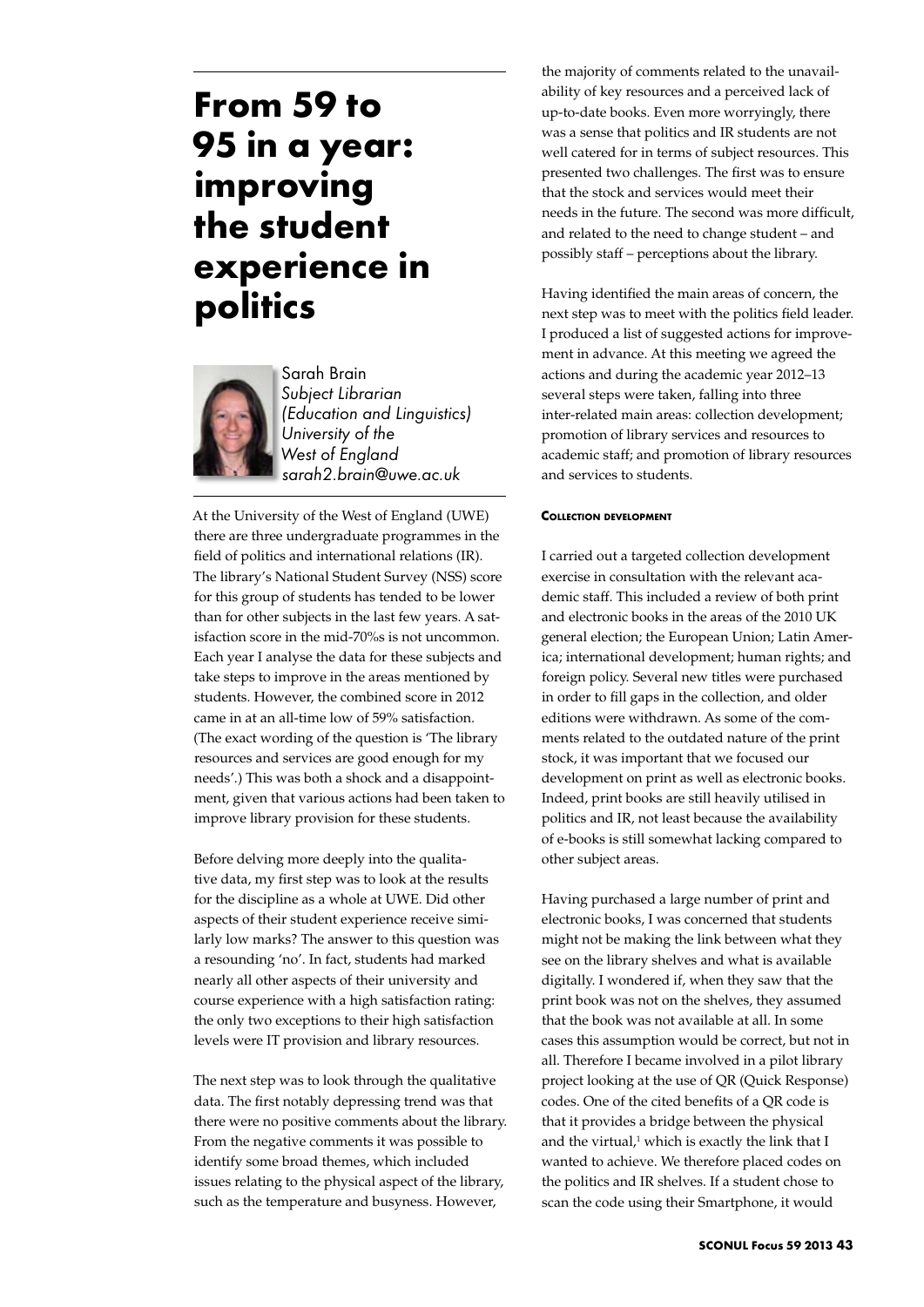

## *QR code for politics and IR e-books*

direct them to a specific list of e-books in the same subject area. This was made possible through the use of predefined keyword searches on our library discovery system, Summon.

#### **Promotion to academic staff**

It was essential to maintain close links with academic staff to ensure that the library continued to meet their needs. I was also mindful of the importance of academic staff perceptions and how they can in turn influence students' views and use of the library. Throughout the year I attended field meetings, which are attended by all politics and IR academic staff. Indeed, I had already been participating in these meetings for a number of years. However, I agreed with the field leader that we would need to ensure that staff were aware of the low score for the library and the part that should be played by all in improving it. I took the opportunity for some more focused advocacy work on the part of the library during these meetings. For example, during the academic year 2011–12 we had introduced Summon as our new library search facility, and this had received mixed feedback from academic staff. I therefore spent approximately 20 minutes at the beginning of one of the field meetings to talk to them about the benefits of Summon and to show them how to get the most from it. In addition, I had involved a large number of staff in the collection development activities, which also played an important advocacy role.

#### **Promotion to students**

During 2012–13 we continued to offer a subjectfocused programme of library skills and information literacy sessions at all levels, as we have always done. However, there were a couple of differences: at level 1 all politics students received two library sessions instead of one. The first was an induction session, whilst the second was much more in-depth and took place a few weeks later. This enabled us to focus on search skills and to highlight more subject-specific resources that would be of benefit. In addition, the offer was made to all academics for short bursts of library input (10 minutes at most) at the beginning of seminars within specific modules. The offer was

taken up by the field leader for a level 3 module on Latin America and provided an important opportunity to focus on just a couple of resources that were particularly relevant to that module, which the students might not otherwise have discovered. The final activity relating to students was my attendance at staff–student liaison meetings, which are attended by student representatives and just two members of staff – the field leader and me. Again, this was not a new development, as I had already participated in these meetings in the past, but it enabled me to pick up immediately on any difficulties relating to the library and respond to them.

## **Results 2013**

The highly anticipated results for the NSS 2013 were made available in August 2013 and it was with nothing short of amazement that I read that the combined satisfaction score across the three programmes was 90%. The single honours courses received 95% (IR) and 94% (politics). There were of course some negative comments, but this time there were also a few positive ones, the most encouraging of which was 'Library teaching has been second to none' – possibly the first time I have heard about library teaching in these terms! The number of comments relating to out-of-date materials had reduced and there was no longer a sense that the politics and IR students were not being provided for in terms of their subject resources.

Most of the actions taken over the last year were not necessarily revolutionary or new. However, what is important is that each action was taken as part of a coordinated multi-pronged approach over a set period of time. It is difficult to estimate cause and effect, and some of the methods mentioned above were more successful than others. For example, the usage of the QR codes by students was low, whereas the heightened collection development activity and targeted teaching sessions were beneficial. In addition, there are always on-going improvements taking place in the library in terms of the physical space and the services provided, which will also have made an impact on students' perceptions and experiences. It is likely that a combination of factors contributed